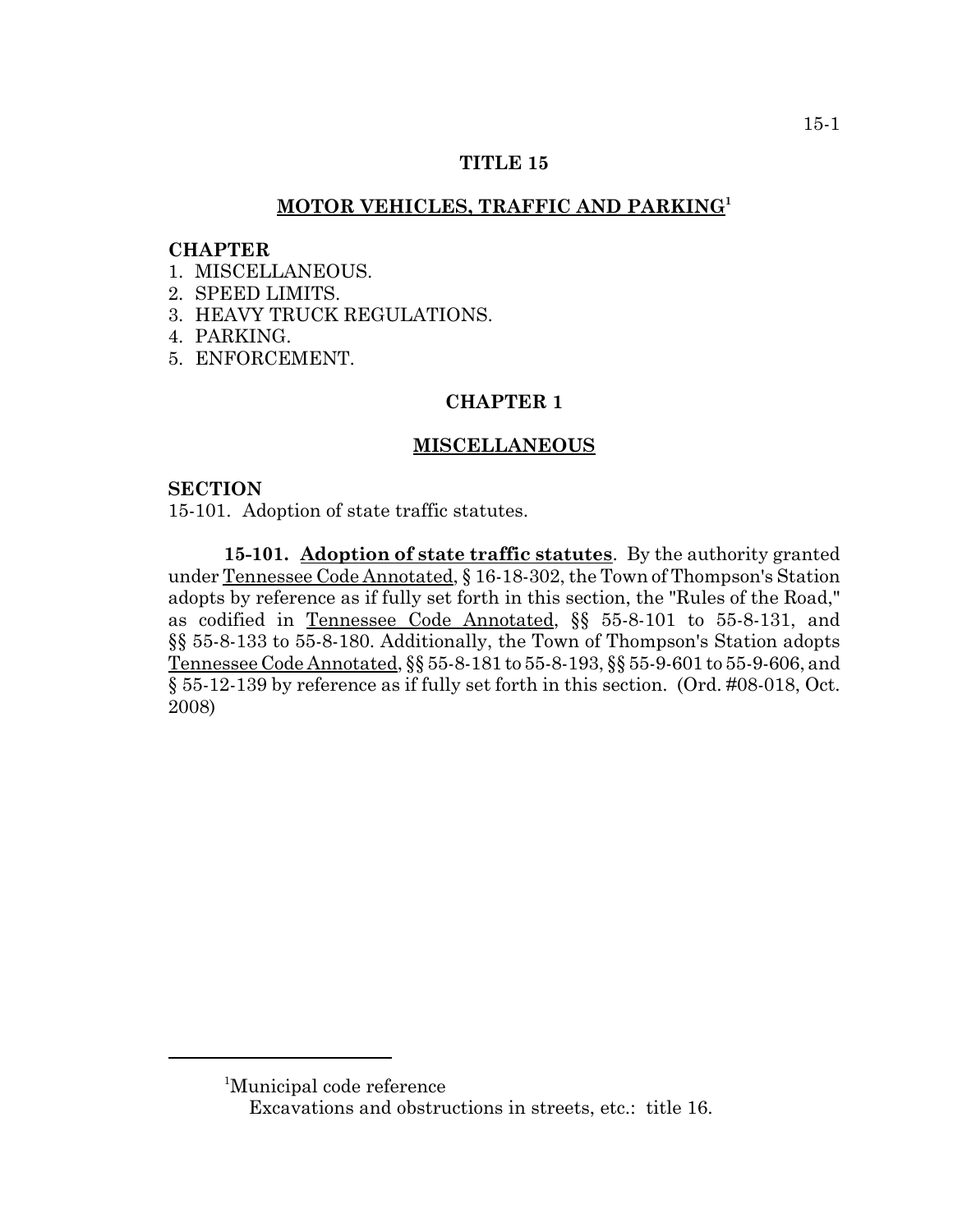#### **SPEED LIMITS**

### **SECTION**

- 15-201. In general.
- 15-202. On U.S. Highway 31.
- 15-203. In school zones.
- 15-204. Residential subdivisions.
- 15-205. Alteration of speed limits.

**15-201. In general**. It shall be unlawful for any person to operate or drive a motor vehicle upon any highway or street within the Town of Thompson's Station at a rate of speed in excess of thirty (30) miles per hour except where official signs have been posted indicating other speed limits, in which cases the posted speed limit shall apply. (Ord. #99-002, Oct. 1999)

**15-202. On U.S. Highway 31**. The maximum speed limit upon U.S. Highway 31 beginning at a point which is two-fifths (2/5) of a mile north of Thompson's Station Road and continuing in a southerly direction to the southernmost corporate limit of the town shall hereinafter be forty-five (45) miles per hour. (Ord. #99-002, Oct. 1999)

**15-203. In school zones**. Pursuant to Tennessee Code Annotated, § 55-8-152, a special school zone speed limit is here and now established as twenty (20) miles per hour and shall be in effect only when proper signs have been posted with appropriate warning flashers in operation. It shall be unlawful for any person to violate such special school limit exceeding the speed of twenty (20) miles per hour when passing a school with warning flashers in operation ninety (90) minutes before and after the opening of school or a period of ninety (90) minutes before and after the closing of school. (Ord. #99-002, Oct. 1999)

**15-204. Residential subdivisions**. It shall be unlawful for any person to operate or drive a motor vehicle upon any roadway or street located within the bounds of any residential subdivision within the Town of Thompson's Station at a rate of speed in excess of twenty (20) miles per hour, except where official signs have been posted indicating other speed limits. (as added by Ord. #2020-012, Nov. 2020 *Ch2\_8-2-21*)

**15-205. Alteration of speed limits**. (1) State highways. Whenever the board of mayor and aldermen determines on the basis of an engineering and traffic investigation that the maximum speed permitted by law on a highway designated as a state highway is greater than is reasonable and safe under the conditions found to exist upon the highway, or part of such highway, the board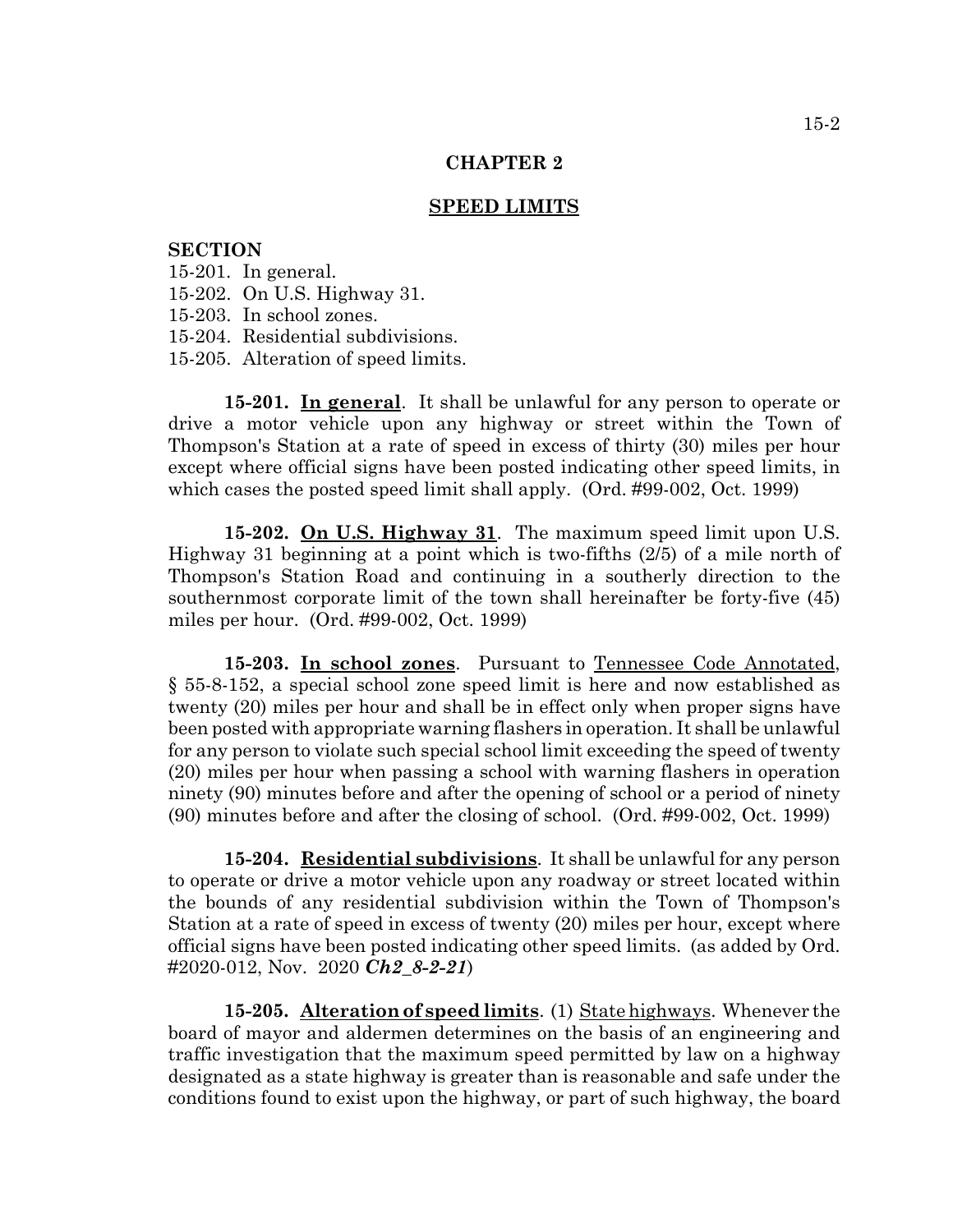of mayor and aldermen may by resolution determine and declare a lower maximum speed limit thereon.

(2) Town roads and streets. Whenever the board of mayor and aldermen determines that the maximum speed permitted on a town road or street other than a highway designated as a state highway is greater or less than is reasonable and safe under the conditions found to exist upon the street, or part of such street, the board of mayor and aldermen may by resolution determine and declare a reasonable and safe maximum limit thereon. Before passing such resolution, the board of mayor and aldermen may request an engineering and traffic investigation.

(3) Special speed zones. Engineering and traffic investigations used to establish special speed zone locations and speed limits under this section shall be made in accordance with established traffic engineering practices and in a manner that conforms to the Tennessee Manual on Uniform Traffic Control Devices, as amended. Documentation of the investigation shall be maintained in the town's records.

(4) Effective time. Any altered speed limit established as authorized in this section shall be effective at all times when appropriate signs giving notice thereof are erected upon such street or highway. (as added by Ord. #2021-008, May 2021 *Ch2\_8-2-21*)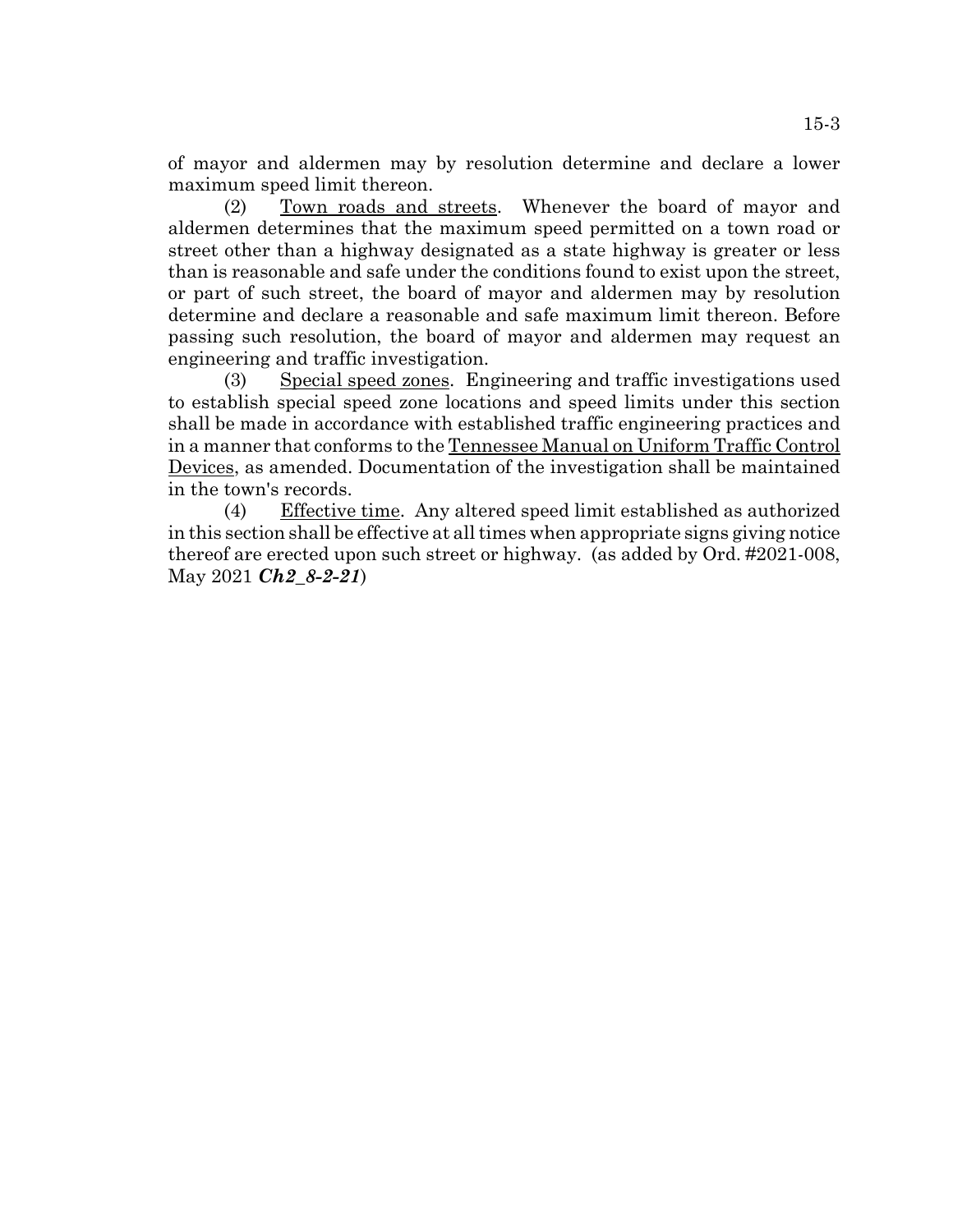#### **HEAVY TRUCK REGULATIONS**

#### **SECTION**

15-301. Heavy trucks defined.

15-302. Prohibited on certain streets.

15-303. Exceptions; limitations.

15-304. Application to use restricted street.

15-305. Violations and penalty.

**15-301. Heavy trucks defined**. Heavy trucks shall be defined as any vehicle:

(1) With a gross vehicle weight in excess of fourteen (14) tons; or

(2) Any loaded vehicle with three (3) or more axles. (Ord. #07-013, Nov. 2007)

**15-302. Prohibited on certain streets**. All heavy trucks shall be prohibited from operating upon the following streets: Thompson's Station Road East and Thompson's Station Road West. In addition, the town's engineer is hereby authorized to direct the posting of official traffic signs on any street, alley, or other public way or portion thereof in which there is an inadequate base or foundation to withstand heavy truck traffic. (Ord. #07-013, Nov. 2007)

**15-303. Exceptions; limitations**. Nothing herein shall be deemed to prohibit the operation of a heavy truck on such streets with the sole purpose of making a routine pick-up or delivery upon such street. A "routine pick-up or delivery" shall mean the operation of not more than eight (8) such truck trips over a restricted street within a twenty-four (24) hour period. More than eight (8) trips over the same street within a twenty-four (24) hour period by the same heavy truck, or by multiple heavy trucks owned by the same individual(s) or entity, is prohibited.

The operation of heavy trucks owned by the town or operated pursuant to contract with the town are exempt from this chapter. (Ord. #07-013, Nov. 2007)

**15-304. Application to use restricted street**. For truck operations which would require multiple trips on any restricted street, the truck operator shall make application with the town engineer for a permit to use the restricted street. The operator shall be required to post a cash bond or irrevocable letter of credit with the town to cover the costs to repair any damage to the road foundations, surfaces, or structures which the town engineer determines may result from the proposed truck operations. The town administrator shall have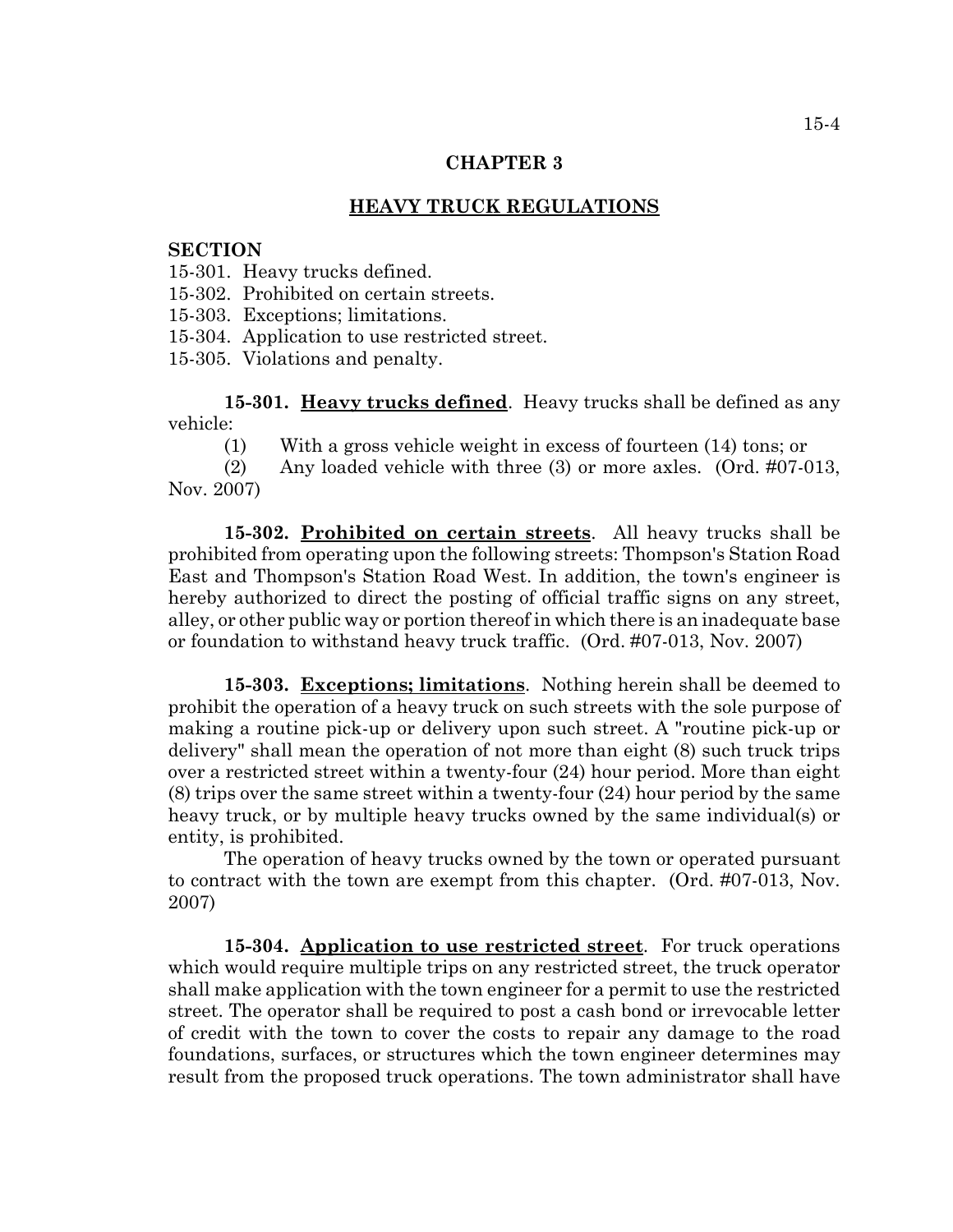the discretion to exempt businesses located within the town limits from the bond or letter of credit requirement. (Ord. #07-013, Nov. 2007)

**15-305. Violations and penalty**. A violation of this chapter shall be punishable by civil penalty of up to fifty dollars (\$50.00) per violation. Nothing herein shall limit the town's ability to seek other remedies including claims for damages to the town's roads. (Ord. #07-013, Nov. 2007)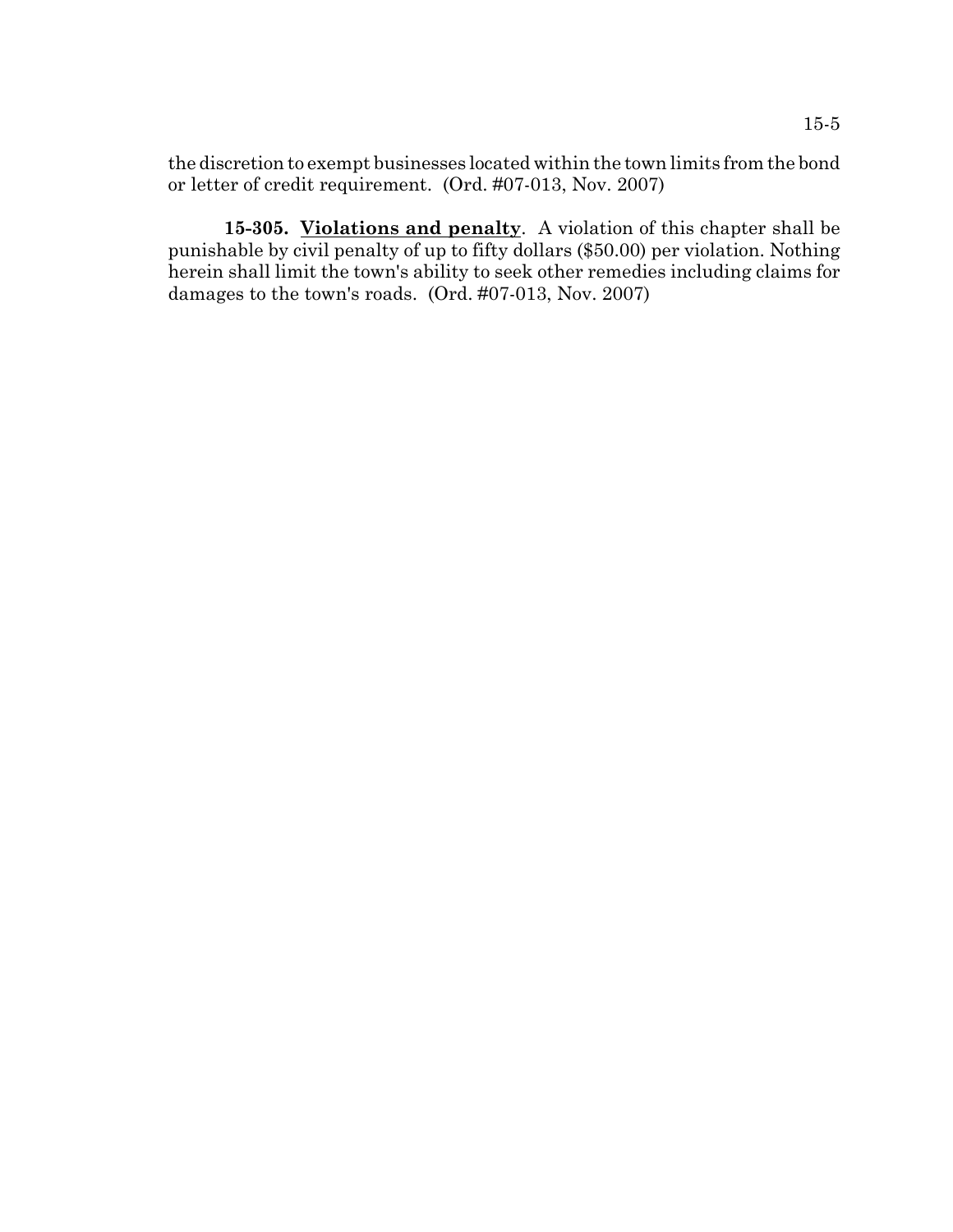# **PARKING**

## **SECTION**

- 15-401. Application of chapter provisions.
- 15-402. Obstructing traffic prohibited.
- 15-403. Stopping, standing, or parking prohibited locations.
- 15-404. Angle parking.
- 15-405. Parking within bicycle lanes prohibited.
- 15-406. Occupancy of more than one space.
- 15-407. Disabled or unlicensed vehicles.
- 15-408. Parking of commercial vehicles in residential zones prohibited.
- 15-409. Parking on narrow streets.
- 15-410. Stopping, standing, or parking at hazardous or congested places.
- 15-411. Parking within public parks.
- 15-412. Presumption with respect to illegal parking.
- 15-413. Placement and erection of signs.

**15-401. Application of chapter provisions**. The provisions of this chapter prohibiting the standing or parking of a vehicle shall apply at all times, or at the times herein specified, or as indicated on official signs or pavement markings except when it is necessary to stop a vehicle to avoid conflict with other traffic, or in compliance with the directions of a police officer or traffic-control device. (as replaced by Ord. #2021-002, Feb. 2021 *Ch2\_8-2-21*)

**15-402. Obstructing traffic prohibited**. (1) It is unlawful to leave any vehicle standing in any public street when such vehicle constitutes a hazard to public safety or an obstruction to the normal flow of traffic.

(2) Whenever any vehicle is standing or parked upon or beside a roadway, no person shall open any door of such vehicle on that side of the vehicle nearest the flow of traffic on such street, whenever the opening of such door shall constitute a hazard or obstruction to vehicles moving on the street in a lawful manner. (as added by Ord. #2021-002, Feb. 2021 *Ch2\_8-2-21*)

# **15-403. Stopping, standing, or parking - prohibited locations**.

- (1) No person shall stop, stand or park a vehicle:
	- (a) On a sidewalk;

(b) Upon any median, buffer strip, planting strip or landscape strip located between a sidewalk and roadway;

(c) Within an intersection or within twenty-five feet (25') thereof, except to this shall have no application to: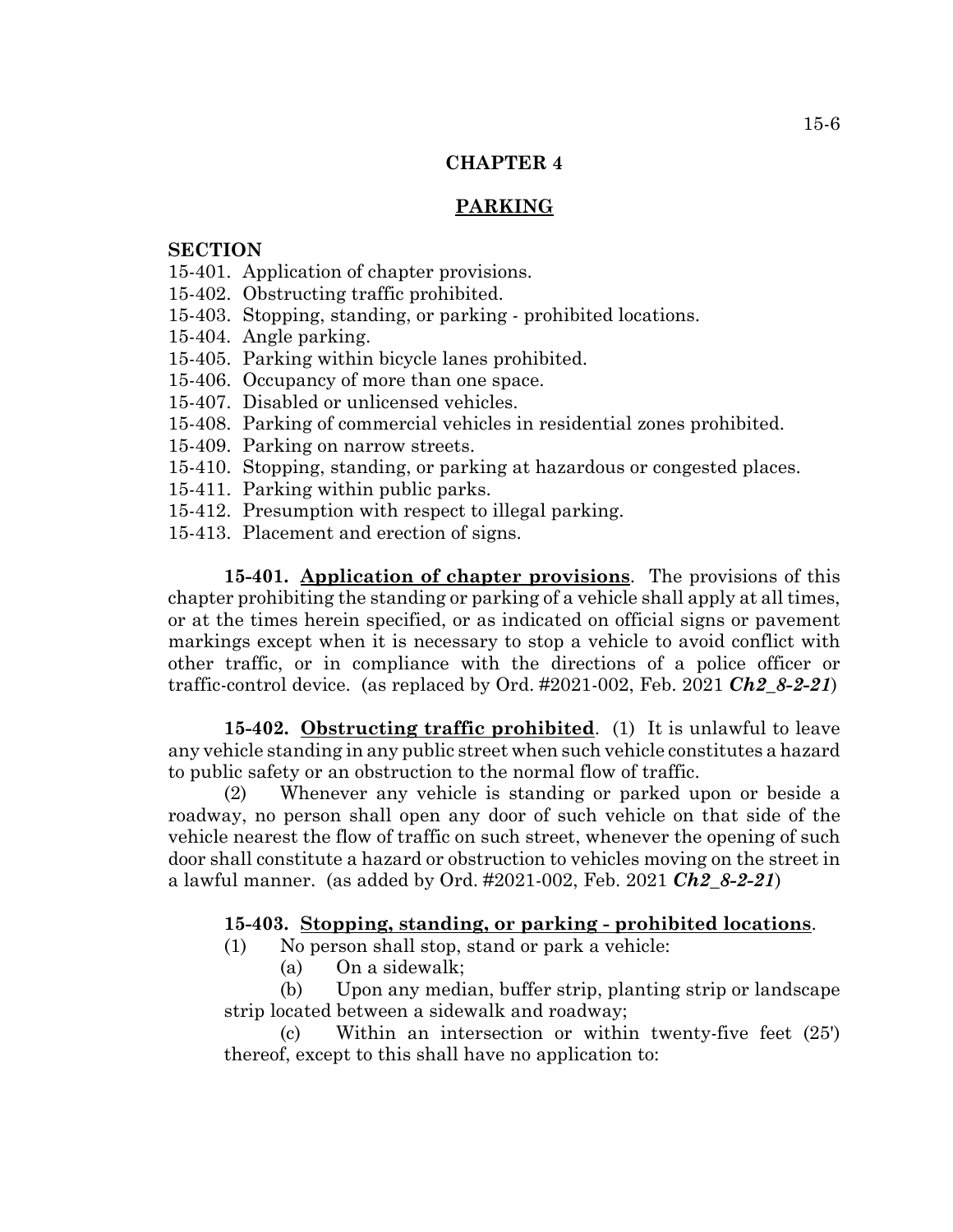(i) Intersections at which the flow of traffic is controlled by either a traffic light (providing the customary red, yellow and green signals) or a stop sign; and

(ii) Designated parking spaces when properly signed and marked.

(d) On a crosswalk or between sidewalk pedestrian ramps;

(e) On any controlled-access highway;

(f) Alongside or opposite any street excavation or obstruction when other traffic would be obstructed;

(g) Upon any bridge or other elevated structure, underpass or within a street tunnel; or

(h) On a path or crosswalk within any park.

(2) No person shall stop, stand, or park a vehicle:

(a) At any place where official signs or pavement markings prohibit stopping, standing, or parking;

(b) On the roadway side of any vehicle stopped or parked at the edge or curb of a street;

(c) Within an alley except during the necessary and expeditious loading and unloading of merchandise or freight, and no person shall stop, stand or park a vehicle within an alley in such a position as to bock the normal flow of traffic;

(d) Without its right-hand wheels of the vehicle parallel to and within eighteen inches (18") of the right-hand curb;

(e) In front of a public or private driveway;

(f) Within fifteen feet (15') of a fire hydrant;

(g) Within fifty feet (50') of a railroad crossing;

(h) In any area designated as a fire lane pursuant to the terms of the International Fire Code adopted and codified by the town;

(i) In such a way as to obstruct access to any mailbox; or

(j) Within a clear sight triangle, as established in section 3.9.12 of the land development ordinance. (as added by Ord. #2021-002, Feb. 2021 *Ch2\_8-2-21*)

**15-404. Angle parking**. On those streets which have been signed or marked by the town for angle parking, no person shall park or stand a vehicle other than at the angle indicated by such signs or markings. No person shall angle park any vehicle or vehicle with a trailer attached thereto that blocks the normal flow of traffic. (as added by Ord. #2021-002, Feb. 2021 *Ch2\_8-2-21*)

**15-405. Parking within bicycle lanes prohibited**. Motor vehicles shall not be parked, stopped or left standing in a bicycle lane except as otherwise designated by official signage. (as added by Ord. #2021-002, Feb. 2021 *Ch2\_8-2-21*)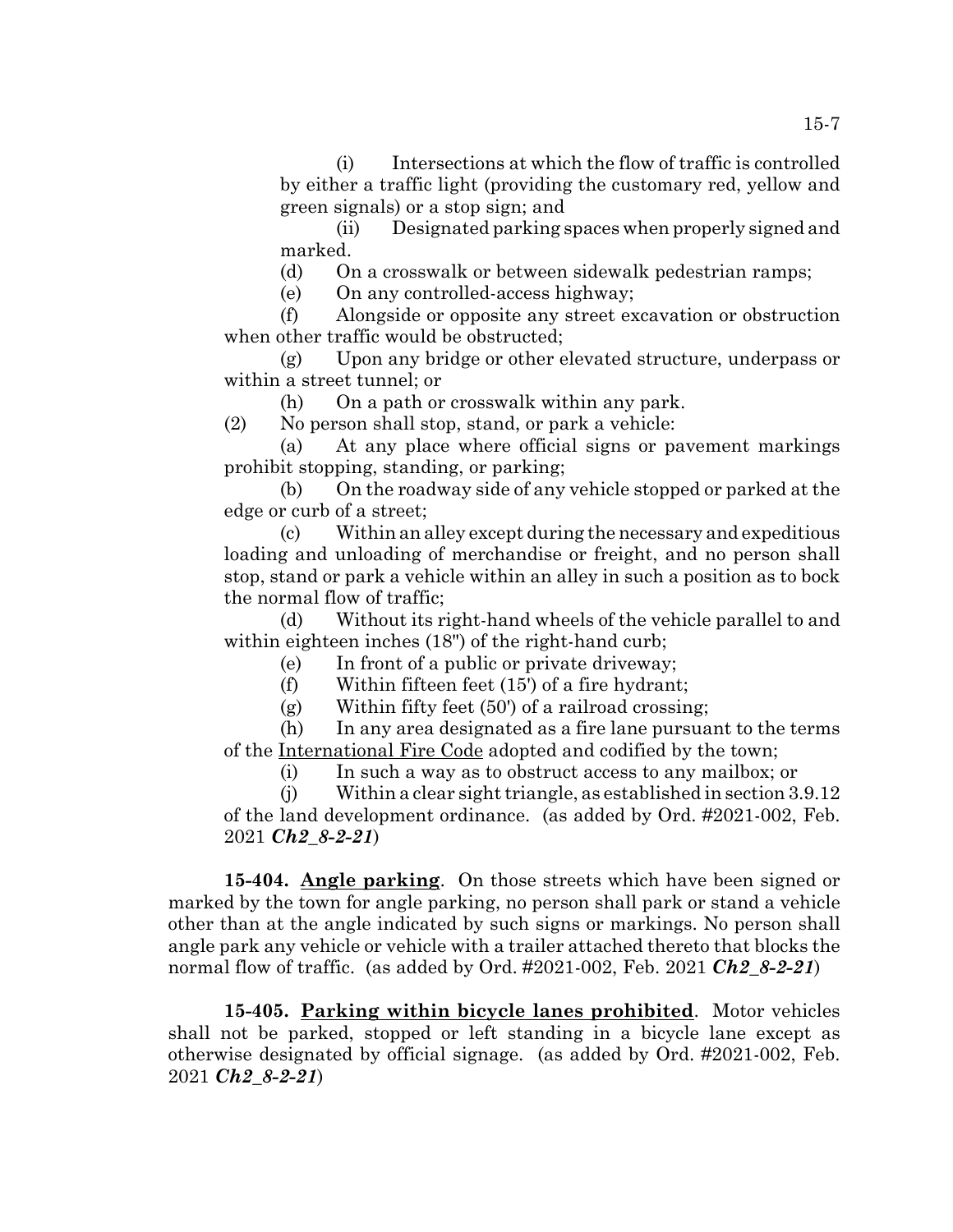**15-406. Occupancy of more than one space**. No person shall park a vehicle in any designated parking space so that any part of such vehicle occupies more than one (1) such space or protrudes beyond the official markings on the street or curb designating such space. (as added by Ord. #2021-002, Feb. 2021 *Ch2\_8-2-21*)

**15-407. Disabled or unlicensed vehicles**. It shall be unlawful to leave any vehicle parked on any public way or place for more than twenty-four (24) consecutive hours when such vehicle is not in running condition or does not have a current state license plate. Any vehicles parked in violation of this section shall be towed and stored at the expense of the owner. (as added by Ord. #2021- 002, Feb. 2021 *Ch2\_8-2-21*)

**15-408. Parking of commercial vehicles in residential zones prohibited**. (1) No person shall park any motor vehicle licensed and/or primarily used for commercial purposes continuously for more than fifteen (15) days within a residential zoning district, on a public street.

(2) Emergency service vehicles and other service vehicles parked in residential districts, including moving vans and vehicles needed for construction purposes, shall be allowed so long as said vehicles are actively performing a service. (as added by Ord. #2021-002, Feb. 2021 *Ch2\_8-2-21*)

**15-409. Parking on narrow streets**. (1) The town administrator, or his or her designee, is hereby authorized to erect signs indicating no parking upon any street when the width of the street or roadway does not exceed twenty feet (20'), or upon one (1) side of a street when the width of the roadway does not exceed thirty feet (30').

(2) Whenever official signs prohibiting parking are erected upon narrow streets as authorized by the town administrator, or his or her designee, no person shall park a vehicle upon any such street in violation of any such sign. (as added by Ord. #2021-002, Feb. 2021 *Ch2\_8-2-21*)

**15-410. Stopping, standing, or parking at hazardous or congested places**. (1) The town administrator, or his or her designee, is hereby authorized to determine and designate by proper signs places not exceeding one hundred fifty feet (150') in length in which the stopping, standing, or parking of vehicles would create an especially hazardous condition or would cause unusual delay to traffic.

(2) Whenever official signs are erected at hazardous or congested places as authorized by this section, no person shall stop, stand, or park a vehicle in any such designated place. (as added by Ord. #2021-002, Feb. 2021 *Ch2\_8-2-21*)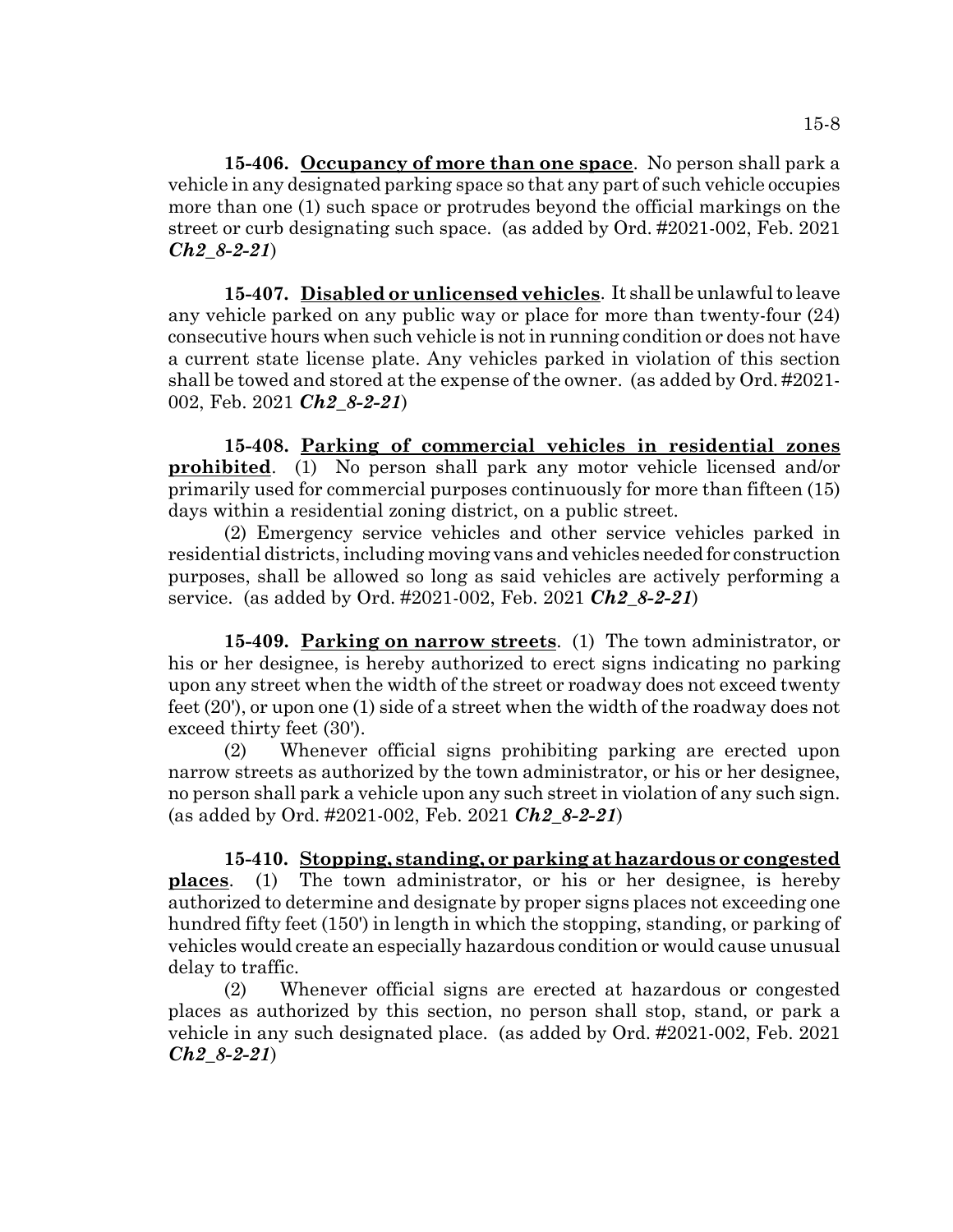**15-411. Parking within public parks**. It shall be unlawful to leave any vehicle parked on any public way or place within any park located within the town overnight. For the purposes of this section, overnight shall mean between the hours of 12:00 A.M. and 5:00 A.M. (as added by Ord. #2021-002, Feb. 2021 *Ch2\_8-2-21*)

**15-412. Presumption with respect to illegal parking**. When any unoccupied vehicle is found parked in violation of any provision of this chapter, there shall be a prima facie presumption that the registered owner of the vehicle is responsible for such illegal parking. (as added by Ord. #2021-002, Feb. 2021 *Ch2\_8-2-21*)

**15-413. Placement and erection of signs.** It shall be the responsibility of the town administrator, or his or her designee, to place appropriate signs in appropriate locations in accordance with this chapter. (as added by Ord. #2021-002, Feb. 2021 *Ch2\_8-2-21*)